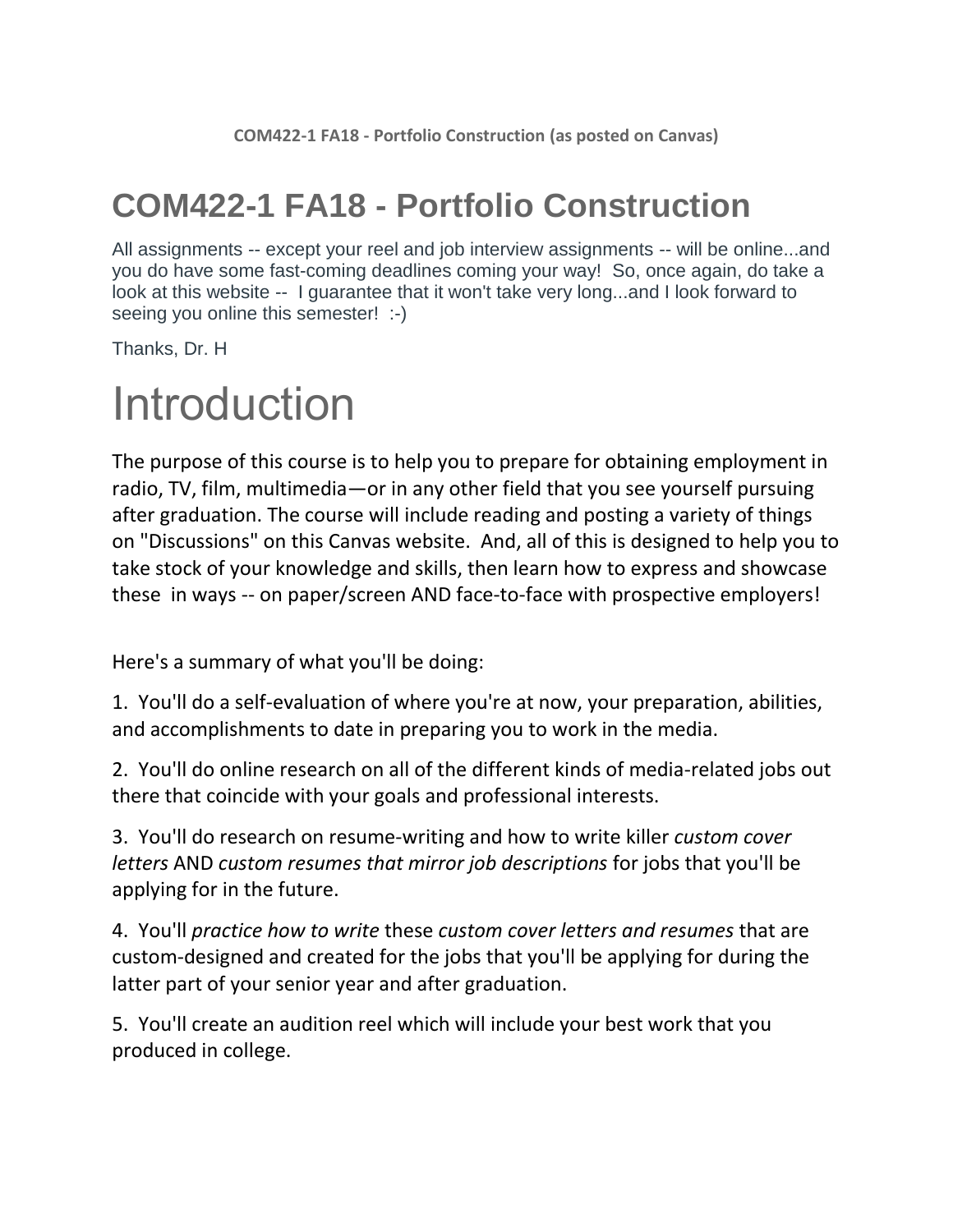6. You'll do a rewrite of your COM 195 Media Lit analysis paper, and showcase your media literacy analysis knowledge and skills and demonstrate your ability to do film/TV criticism with a Christian worldview.

7. The course will close out with a practice job interview (half hour--done on campus) with a professional human resources worker in PLNU's Strengths and Vocations office--and the instructor. We will listen to and observe your feedback during this interview, then give you some critical tips on how you did and what you need to do to improve for those real job interviews you'll be doing in the future!

The course will consist of independent work on the creation of these items, with reports and draft submissions of your work throughout the semester. You will post these items on this course website. More complete descriptions for these assignments are posted in the "modules" and "Activities and Assignments" page of this course website. If you have questions, send me an email. I'm on sabbatical this semester, so won't be on campus very often. Thanks, Dr. H

NOTE: ALL ASSIGNMENTS **MUST BE SUBMITTED TO PASS THE COURSE!** IF ONE'S MISSING, YOU WILL NOT GET CREDIT FOR THE COURSE.

Some cool websites and course-relevant material--check it out!

[http://www.usatoday.com/story/money/personalfinance/2014/05/17/things](http://www.usatoday.com/story/money/personalfinance/2014/05/17/things-college-grads-should-know/9185717/ )[college-grads-should-know/9185717/](http://www.usatoday.com/story/money/personalfinance/2014/05/17/things-college-grads-should-know/9185717/ )

# Activities & Assignments

This course will involve the following activities and assignments. All but the "practice job interview" and your "reel" assignment will involve uploading assignments on the Canvas website. Be sure to read the assignments carefully on the Assignments pages. The deadlines for these are also on each Assignments page and assigned on Canvas.

#### *Career Plan Essay*

This assignment will provide an opportunity to "take stock" of your learning and experience at PLNU! You'll describe what you have done (to date) and are working on